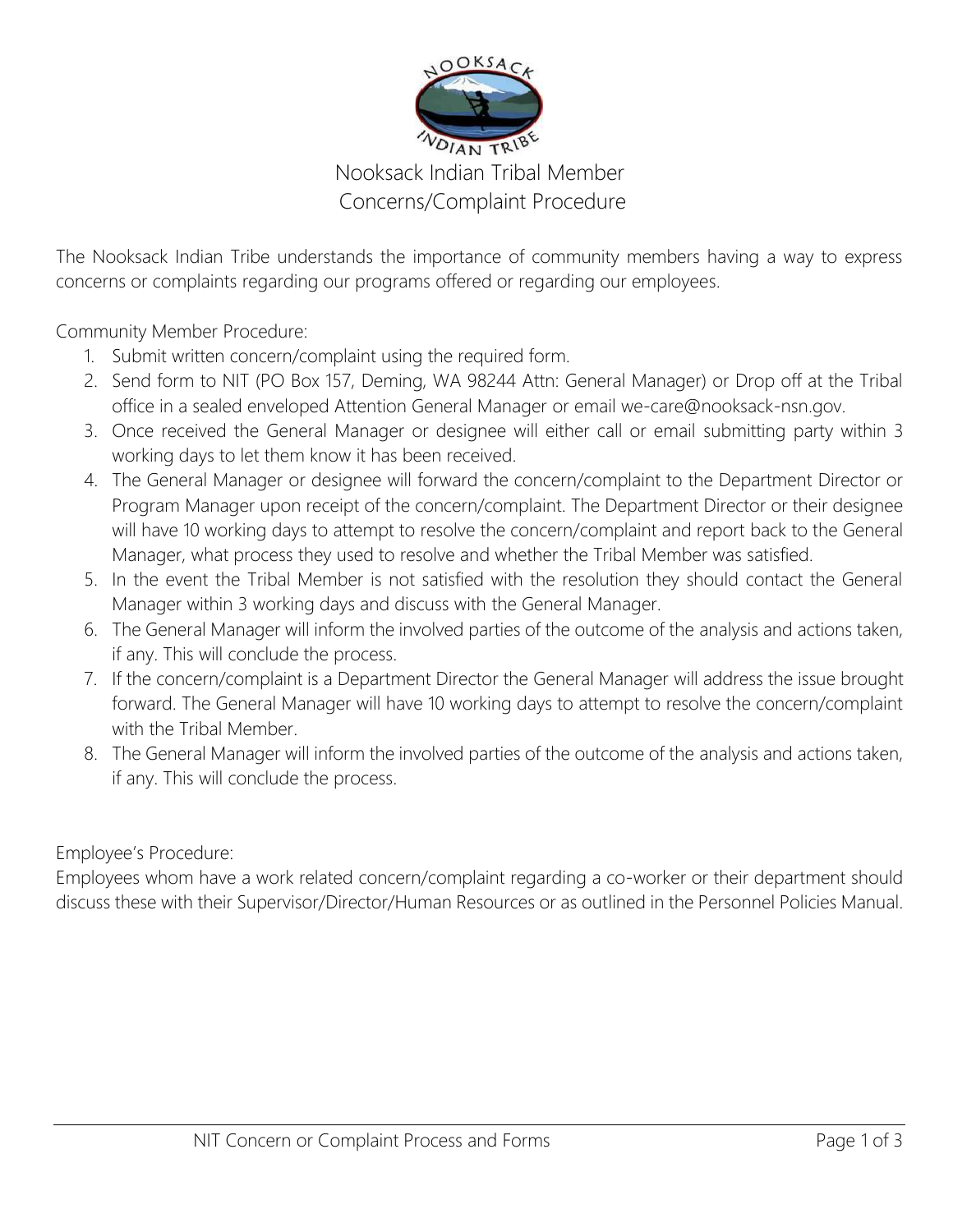

## Nooksack Indian Tribe Concerns/Complaint Procedure Intake Form

| Please Print Clearly:                                                                                                                             |
|---------------------------------------------------------------------------------------------------------------------------------------------------|
|                                                                                                                                                   |
|                                                                                                                                                   |
|                                                                                                                                                   |
|                                                                                                                                                   |
| Concerns or Complaint is regarding:                                                                                                               |
| Is the concern or complaint something that was relayed the info to you? $\parallel$ Yes $\parallel$ No<br>If Yes, Who told you about this issue?: |
|                                                                                                                                                   |
|                                                                                                                                                   |
|                                                                                                                                                   |
|                                                                                                                                                   |
| If other's may have knowledge of this concern or complaint, please provide their name(s): (attach additional<br>names if necessary)               |
|                                                                                                                                                   |
|                                                                                                                                                   |
|                                                                                                                                                   |